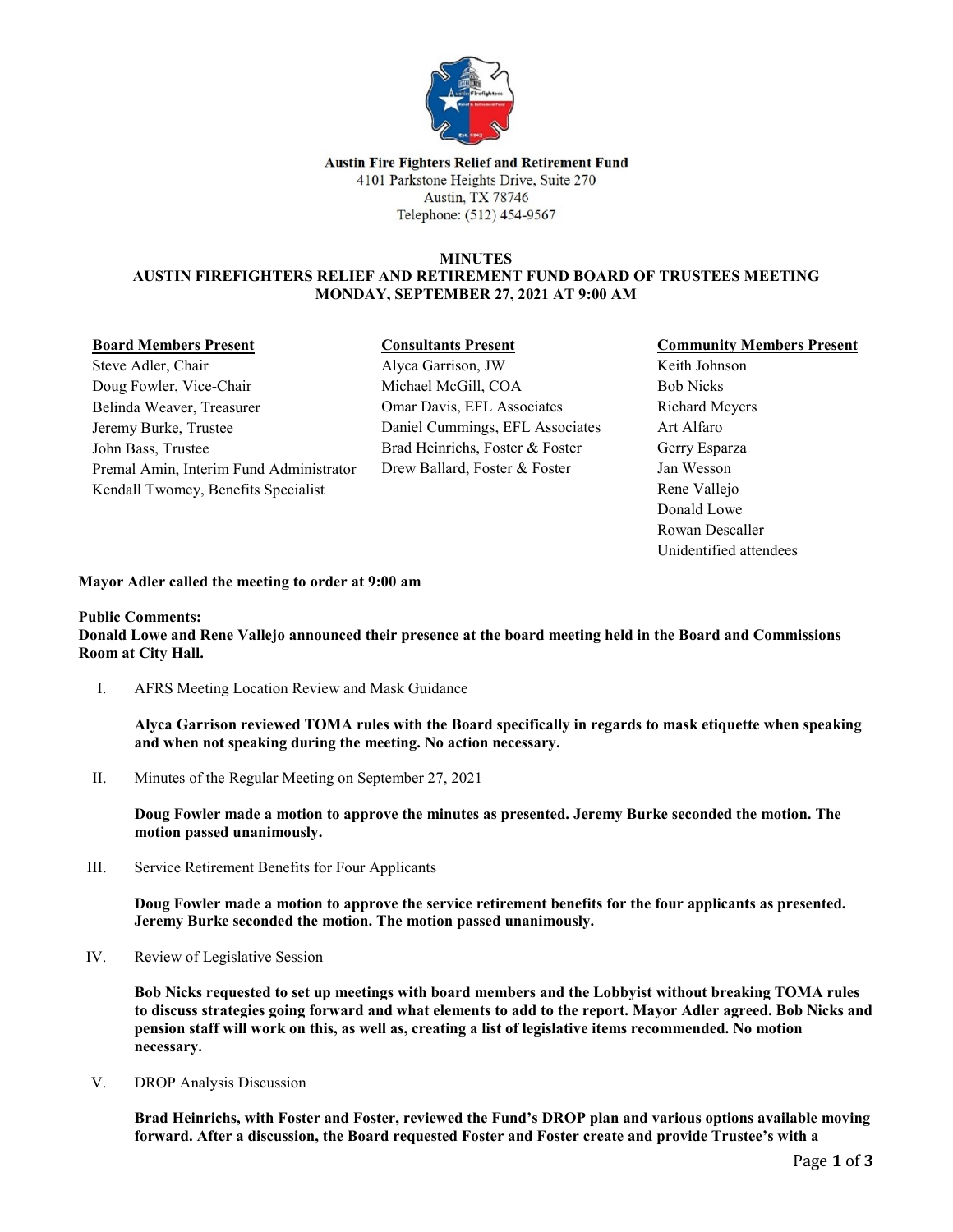#### **detailed analysis of the various options available. No motion necessary.**

VI. 2021 Minimum Benefits Review with Possible Action to Follow

**Brad Heinrichs and Drew Ballard, with Foster and Foster, reviewed the material impact of raising the minimum benefit. After discussions and reviewing Board Policies, Doug Fowler made a motion to raise the benefits to \$2,500 for retirees and spouses of passed retirees. Belinda Weaver seconded the motion. The motion passed unanimously. After discussion and Board approval, this motion will be effective beginning January 2022.** 

VII. Third Reading and Final Approval of Investment Policy Statement

**With no member comments, Doug Fowler made a motion to approve the Investment Policy Statement. Jeremy Burke seconded the motion. The motion passed unanimously.** 

VIII. Consider and Approve Operating Procedures, including revisions to the Class Action Lawsuit Policy

**Doug Fowler made a motion to approve. Belinda Weaver seconded the motion. After some discussion, the motion passed unanimously.**

IX. Pension Software Service Provider Update

**Premal Amin reviewed the four pension software service providers pension staff have narrowed down to. Premal Amin requested the Board approve pension staff going on site visits for two or three of the final pension software service providers. Belinda Weaver and Doug Fowler requested pension staff pause the search for pensions software service provider until a Fund Administrator is hired. Jeremy Burke made a motion for pension staff to go on site visits. With a second from Doug Fowler, the motion passed unanimously.** 

X. Fund Administrator Position Update

**Dan Cummings and Omar Davis from EFL Associates reviewed where they stand in the Fund Administrator search. No motion necessary. Jeremy Burke requested the minutes reflect that he is recusing himself from this agenda item due to a previously disclosed conflict defined by the Fund's ethic's policy. The recusal is not due to a conflict with Local Government Code Chapters 171 and 176.**

XI. Mayor's Office Interaction with Fund Consultants

**Mayor Adler reviewed the workings of members of his office. Alyca Garrison reviewed the Governance Policy in regards to trustee interaction with Fund consultants. Moving forward, the office of the Mayor will go through the current Fund Administrator rather than reaching out to the vendor individually. Additionally, all board trustees will work through the Fund Administrator rather than contacting vendors individually. No action necessary.** 

XII. Model QDRO

**Premal Amin reviewed the necessity for an updated model QDRO. Alyca Garrison presented the two draft QDRO models. Jeremy Burke made a motion to submit the drafts for member review and comment. Doug Fowler seconded the motion. The motion passed unanimously.** 

XIII. Financial Statements, Transaction, Fund Expense Reports, and Summary of Work Output

**Following a brief discussion between Belinda Weaver and Premal Amin in regards to the general ledger, no motion necessary.** 

XIV. Roadmap for Future Meetings

#### **No motion necessary.**

XV. Call for Future Items